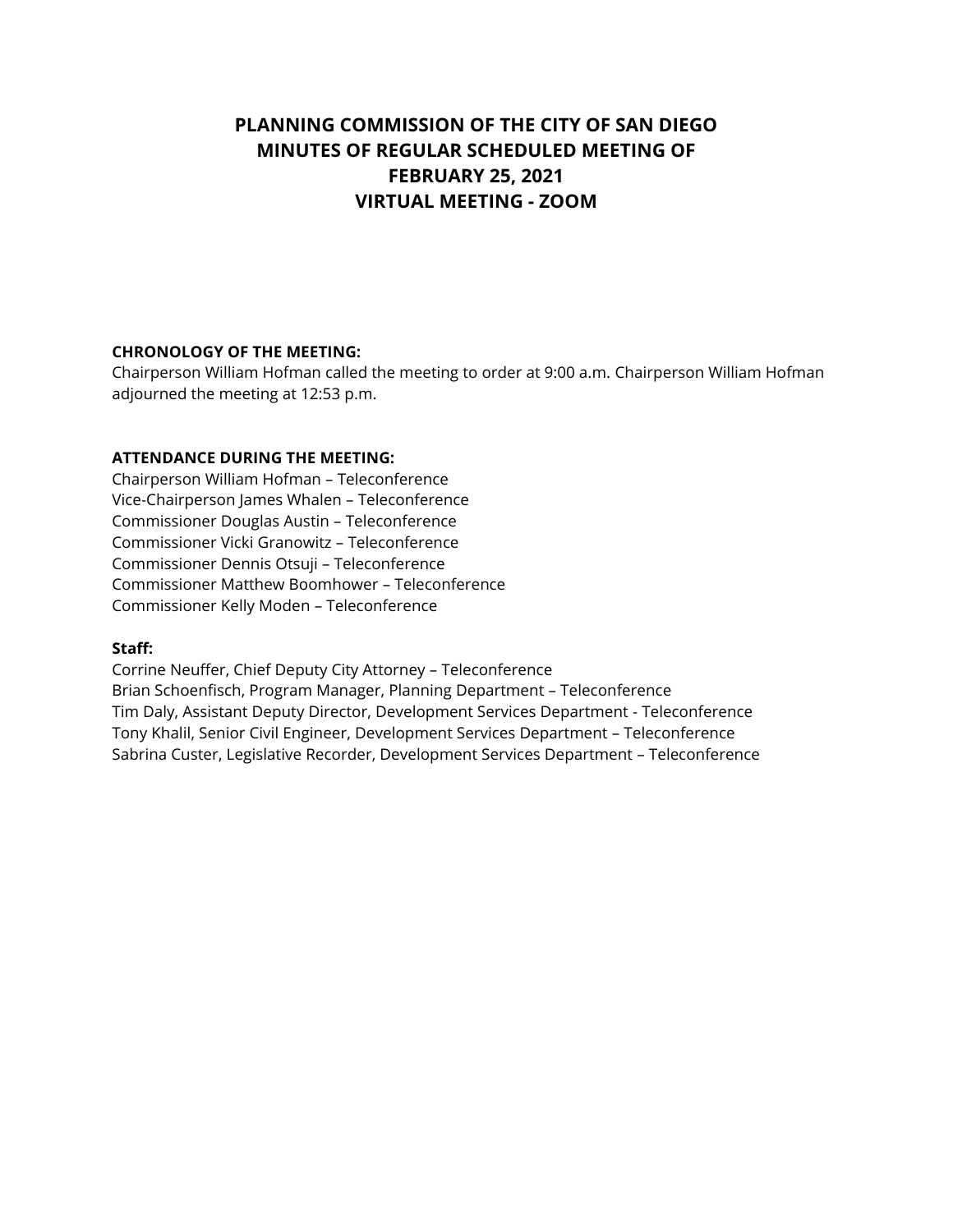# **ANNOUNCEMENTS/PUBLIC COMMENT**

None.

#### **REQUESTS FOR ITEMS TO BE CONTINUED AND/OR WITHDRAWN** None.

#### **CONSENT AGENDA**

Item #2 was removed from the Consent Agenda due to opposition received.

#### **ITEM–1 ATC USIU – PROJECT NO. 658402**

 City Council District: 5 Plan Area: Scripps Miramar Ranch Staff: Will Zounes

Speakers on the project: None.

# **COMMISSION ACTION:**

MOTION BY COMMISSIONER AUSTIN TO:

- APPROVE PLANNED DEVELOPMENT PERMIT NO. 2508198
- APPROVE CONDITIONAL USE PERMIT NO. 2508197
- APPROVE NEIGHBORHOOD DEVELOPMENT PERMIT NO. 2510967

Second by Vice-Chairman Whalen. The motion passed by a vote of 7-0-0 with Commissioners Hofman, Otsuji, Granowitz, Austin, Moden, Boomhower and Whalen voting yea.

#### **APPROVAL OF THE MINUTES**

#### **Trailed from February 11, 2021**

- August 20, 2020
- September 24, 2020
- October 1, 2020
- October 8, 2020
- October 22, 2020
- November 19, 2020
- December 17, 2020

#### **COMMISSION ACTION:**

MOTION BY COMMISSIONER AUSTIN TO:

• APPROVE THE MINUTES OF AUGUST 20, 2020, SEPTEMBER 24, 2020, OCTOBER 1, 2020, OCTOBER 8, 2020, OCTOBER 22, 2020, NOVEMBER 19, 2020, DECEMBER 17, 2020,

Seconded by Commissioner Boomhower. The motion passed by a vote of 7-0-0 with Commissioners Hofman, Austin, Granowitz, Boomhower, Otsuji, Moden and Whalen voting yea.

#### **APPROVAL OF THE AGENDA**

Approved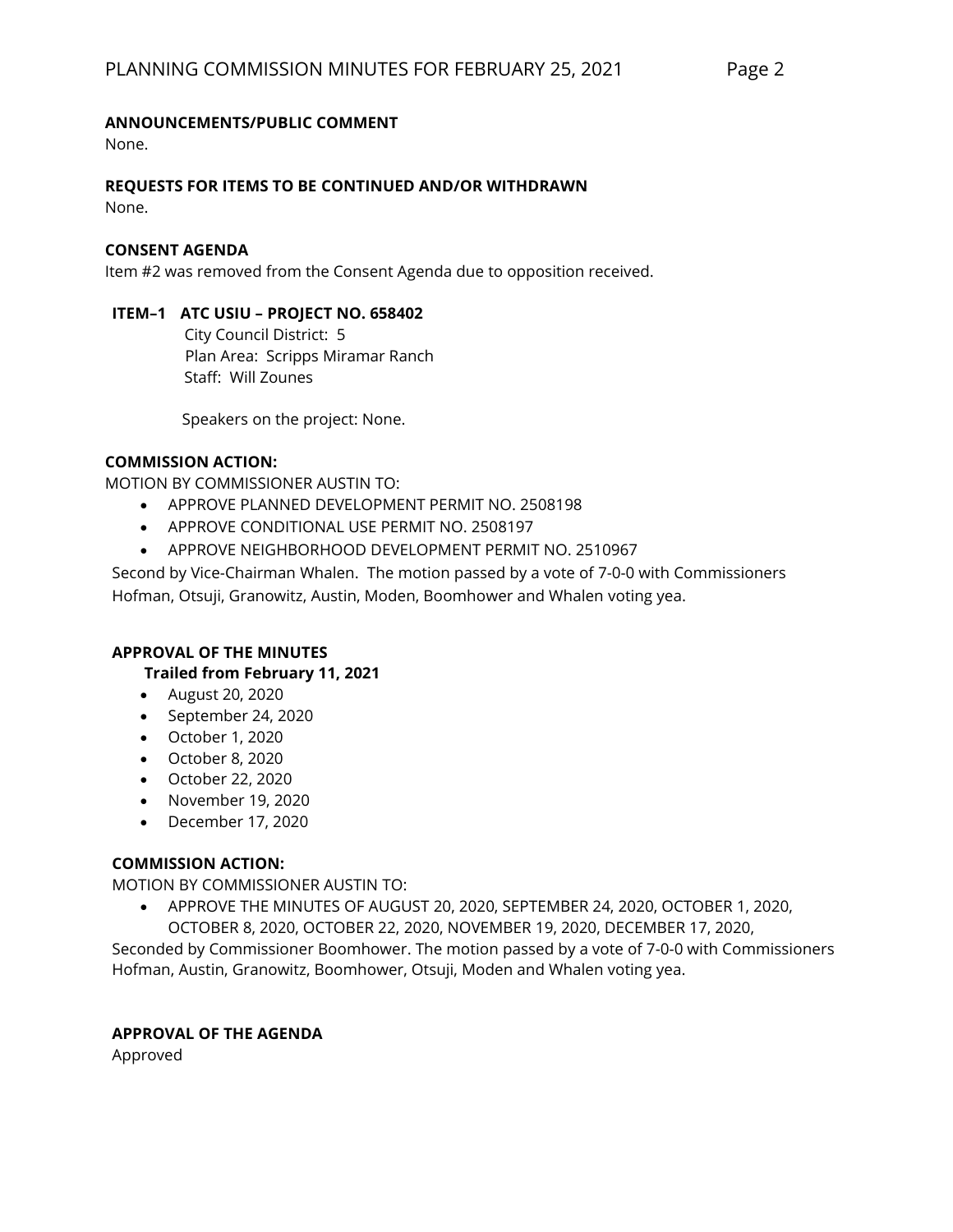#### **DIRECTOR'S REPORT**

No report from Development Services Department.

Brian Schoenfisch, Planning Department, gave a follow up on questions that were asked by the Commissioners regarding the General Plan.

#### **COMMISSION COMMENT**

Chairman Hofman stated that Commissioner Otsuji and Commissioner Granowitz have been Reappointed to the Planning Commission.

Commissioner Boomhower announced that he represented the Planning Commission at Tuesday's City Council on the STVR which passed 8-1. "I wish that I was given more time to speak. I was only given one minute".

#### **DISCUSSION AGENDA**

#### **ITEM–2 HOME DEPOT MISSION VALLEY – PROJECT NO. 657591**

City Council District: 3 & 7 Plan Area: Mission Valley Staff: Martha Blake

Speakers on the project: Michael McGee, Pedro Valero, Chris Lopez, Andrew Dzulynky, Anthony Hackett, Bob Burnside, Brent Beltran, Brian Kelly, Carey Algaze, Carl Rapp Suzanna Segur, Esther Lopez, john Ziebarth, Grant T, Jack Miller, Jacob Washburn, Janice Furstenfield, Jon Tastjis, Justine Murray, Katherine McComic, Karie Laskan, Justin Nelson, Todd Walters, Timothy Brigger, Leigh Sarvedra, Kelly Tamaka, Linda, Hawk, Scott, Rikes, Tom Resaner, Thomas Adam, Scott Mammen

#### **COMMISSION ACTION:**

MOTION BY COMMISSIONER BOOMHOWER TO:

- RECOMMEND THE CITY COUNCIL ADOPT ADDENDUM NO. 657591 TO ENVIRONMENTAL IMPACT REPORT NO. 518009 (SCH NO 2017071066)
- ADOPT MITIGATION MONITORING AND REPORTING PROGRAM (MMRP)
- RECOMMEND TO CITY COUNCIL APPROVE PLANNED DEVELOPMENT PERMIT NO. 2514016, SITE DEVELOPMENT PERMIT NO. 2392192, NEIGHBORHOOD DEVELOPMENT PERMIT NO. 2511520, AND PUBLIC RIGHT-OF-WAY VACATION NO. 2392194 AND CONSTRUCT A NEW SCOTTISH RITE BUILDING (APPROXIMATELY 40,000 SQUARE FEET), AND HOME DEPOT (APPROXIMATELY 106,688 SQUARE FEET OF BUILDING AND APPROXIMATELY 17,916 SQUARE FEET OF GARDEN CENTER, AND A 155,013-SQUARE-FOOT GARAGE STRUCTURE) WITH SURFACE, LOCATED 1545, 1561, AND 1895 CAMINO DEL RIO SOUTH.

Seconded by Commissioner Austin. The motion passed by a vote of 7-0-0 with Commissioners Hofman, Austin, Granowitz, Boomhower, Otsuji, Moden and Whalen voting yea.

#### **ITEM–3 LUMINA II – PROJECT NO. 625830**

City Council District: 8 Plan Area: Otay Mesa